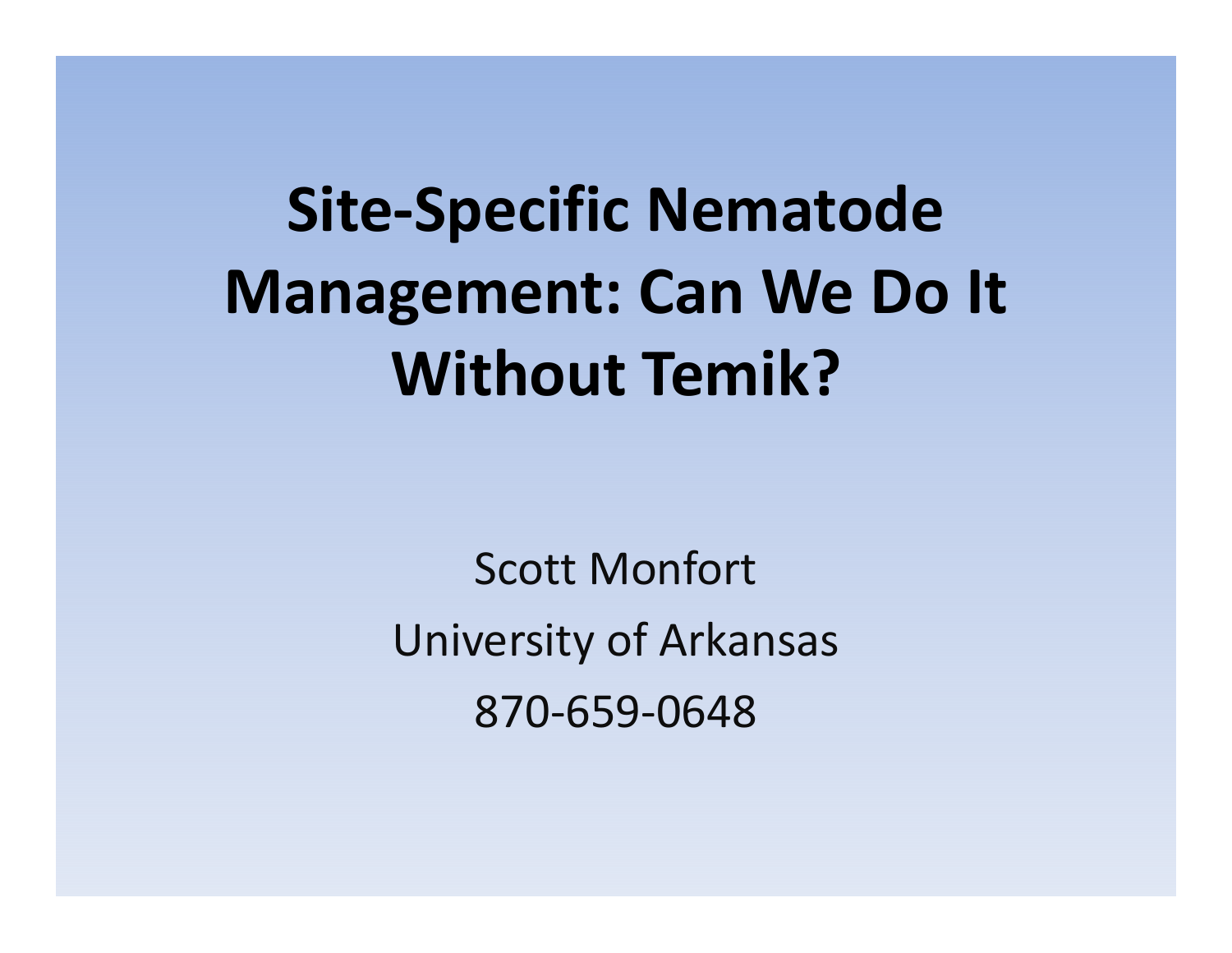## Temik Will be Missed?

- •No other product has broad spectrum activity
- •**•** Temik is the golden standard for control
- •Other products are not as flexible in rate and timing
- •• Growers may be faced with a potential decrease in productivity
- • Other products not as effective in moderate to high infested fields ‐‐‐‐ seed treatments, vydate, and other bionematicides
- $\bullet$  Not enough Telone and application equipment to manage all of the moderate to high infested fields where Temik was utilized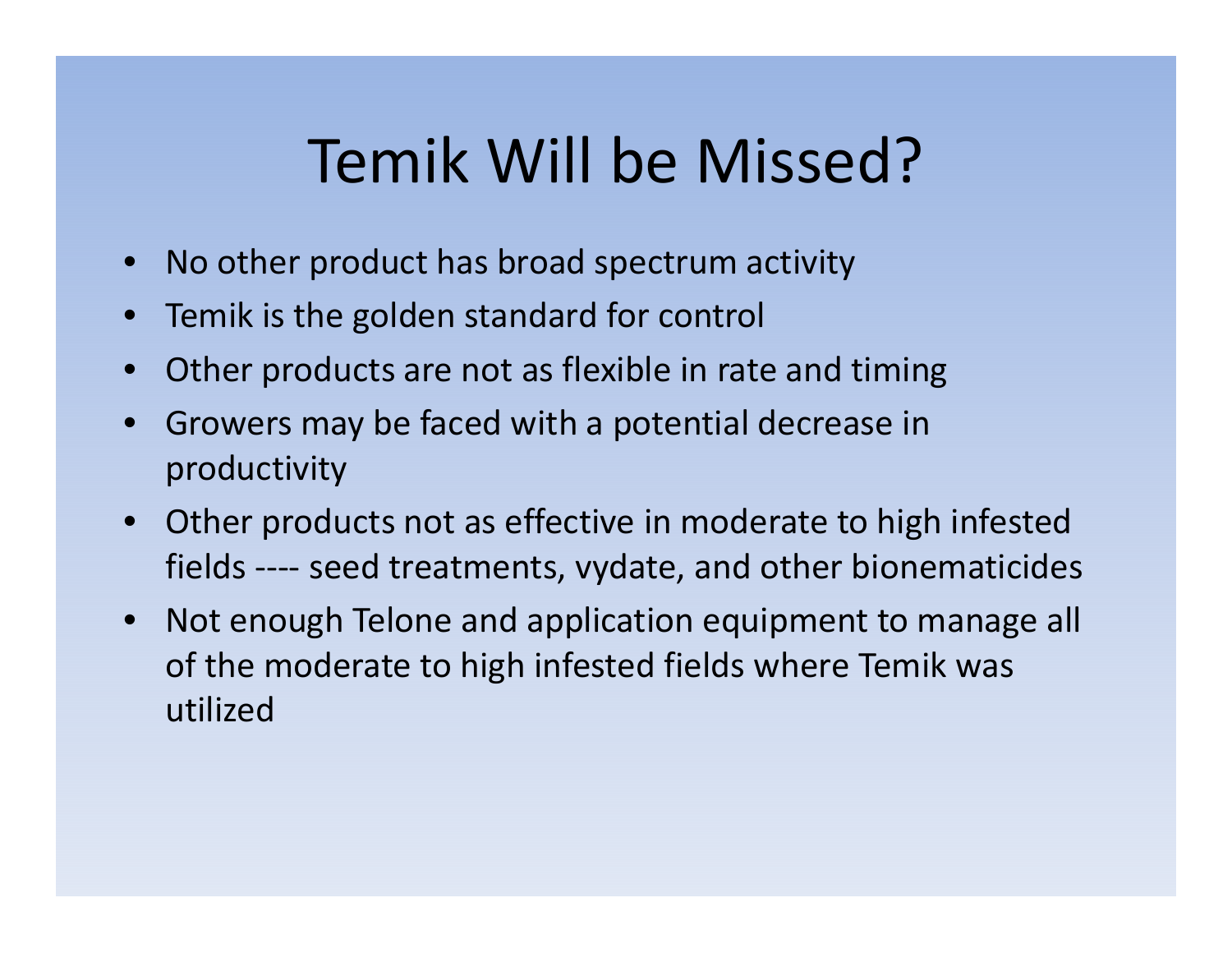### **Hampton County 2007**

| <b>Seed</b>        | <b>Temik</b><br>(lbs/acre) | <b>Galling</b>  | Yield<br>(Ibs lint/acre) |  |
|--------------------|----------------------------|-----------------|--------------------------|--|
| <b>Treatment</b>   |                            | index           |                          |  |
| <b>None</b>        | 0.0                        | 2.75 abc        | 404.6 d                  |  |
| <b>None</b>        | 3.0                        | 1.69 bc         | 836.9 a                  |  |
| <b>None</b>        | 5.0                        | 2.44 abc        | 827.7 a                  |  |
| <b>Aeris</b>       | 0.0                        | 3.06ab          | 592.0 с                  |  |
| <b>Aeris</b>       | 3.0                        | $1.12\text{ c}$ | 760.9 ab                 |  |
| <b>Aeris</b>       | 5.0                        | $2.31$ abc      | 714.4 b                  |  |
| <b>Avicta C.P.</b> | 0.0                        | 3.69a           | 561.8<br>$\mathbf{C}$    |  |
| <b>Avicta C.P.</b> | 3.0                        | 2.06 abc        | 730.6<br>$\mathbf{b}$    |  |
| <b>Avicta C.P.</b> | 5.0                        | 1.00c           | 730.6<br>$\mathbf b$     |  |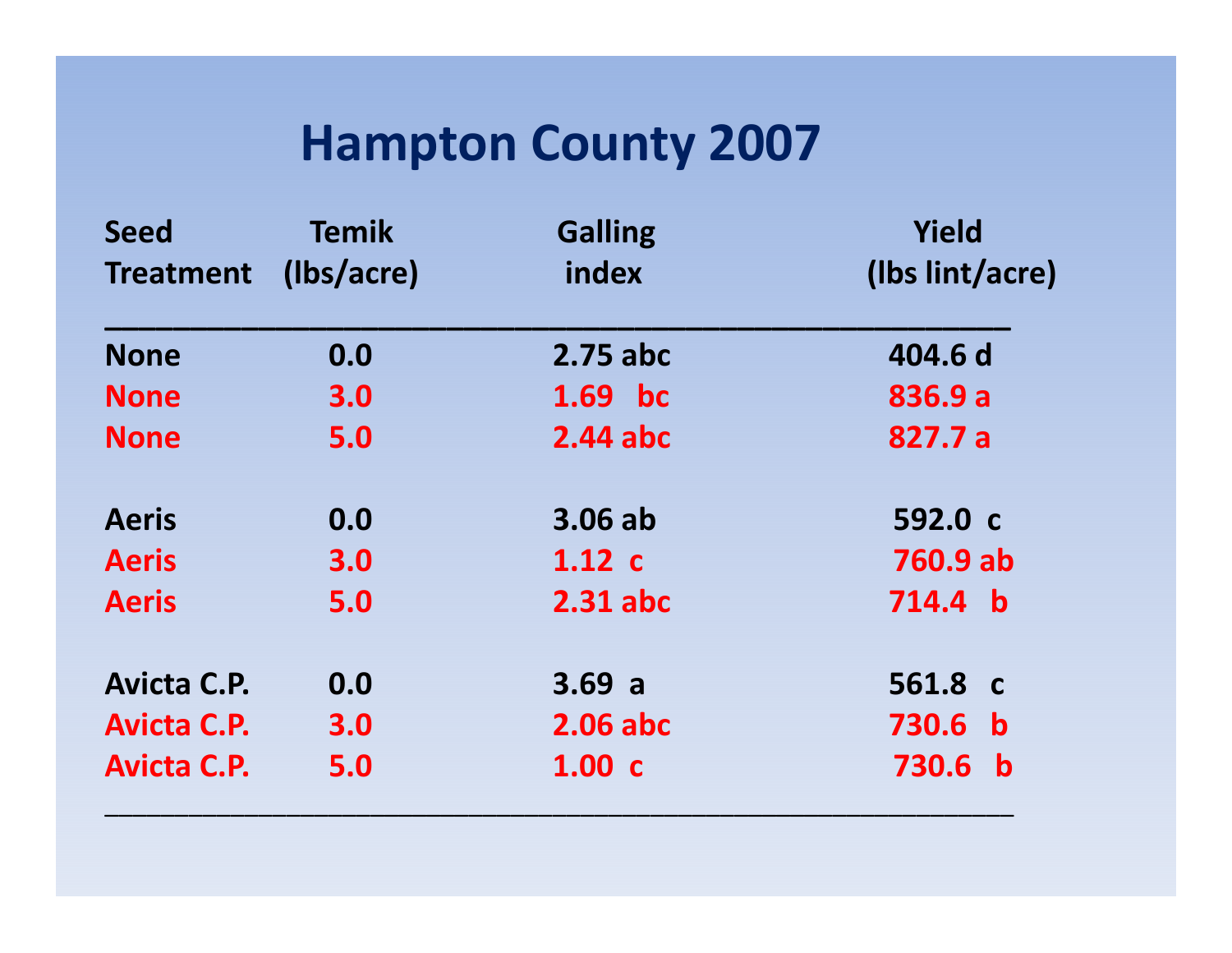#### **Arkansas: 2009 Nematode Distribution H <sup>=</sup> High M <sup>=</sup> Medium L <sup>=</sup> Low N <sup>=</sup> None Identified**

| 12 of 16           |              |                |                |
|--------------------|--------------|----------------|----------------|
| <b>County</b>      | Root-knot    | Reniform       | Lance          |
| <b>ASHLEY</b>      | H            | M              | N              |
| <b>CHICOT</b>      | N            | L              | N <sub>1</sub> |
| <b>CRAIGHEAD</b>   | M            | $\overline{N}$ | N              |
| <b>CRITTENDEN</b>  | H            | $\overline{N}$ | N              |
| <b>DESHA</b>       | H            | L              | N              |
| <b>DREW</b>        | H            | L              | N              |
| <b>JEFFERSON</b>   | H            | H              | N              |
| <b>LAFAYETTE</b>   | H            | N              | N              |
| <b>LINCOLN</b>     | H            | L              | N              |
| <b>LONOKE</b>      | H            | M              | N              |
| <b>MILLER</b>      | H            | N              | N              |
| <b>MISSISSIPPI</b> | H            | N              | N              |
| <b>MONROE</b>      | L            | H              | N              |
| <b>PHILLIPS</b>    | H            | $\overline{N}$ | N              |
| POINSETT           | $\mathsf{N}$ | L              | N              |
| PULASKI            | L            | N              | N              |
| <b>ST. FRANCIS</b> | L            | N              | N              |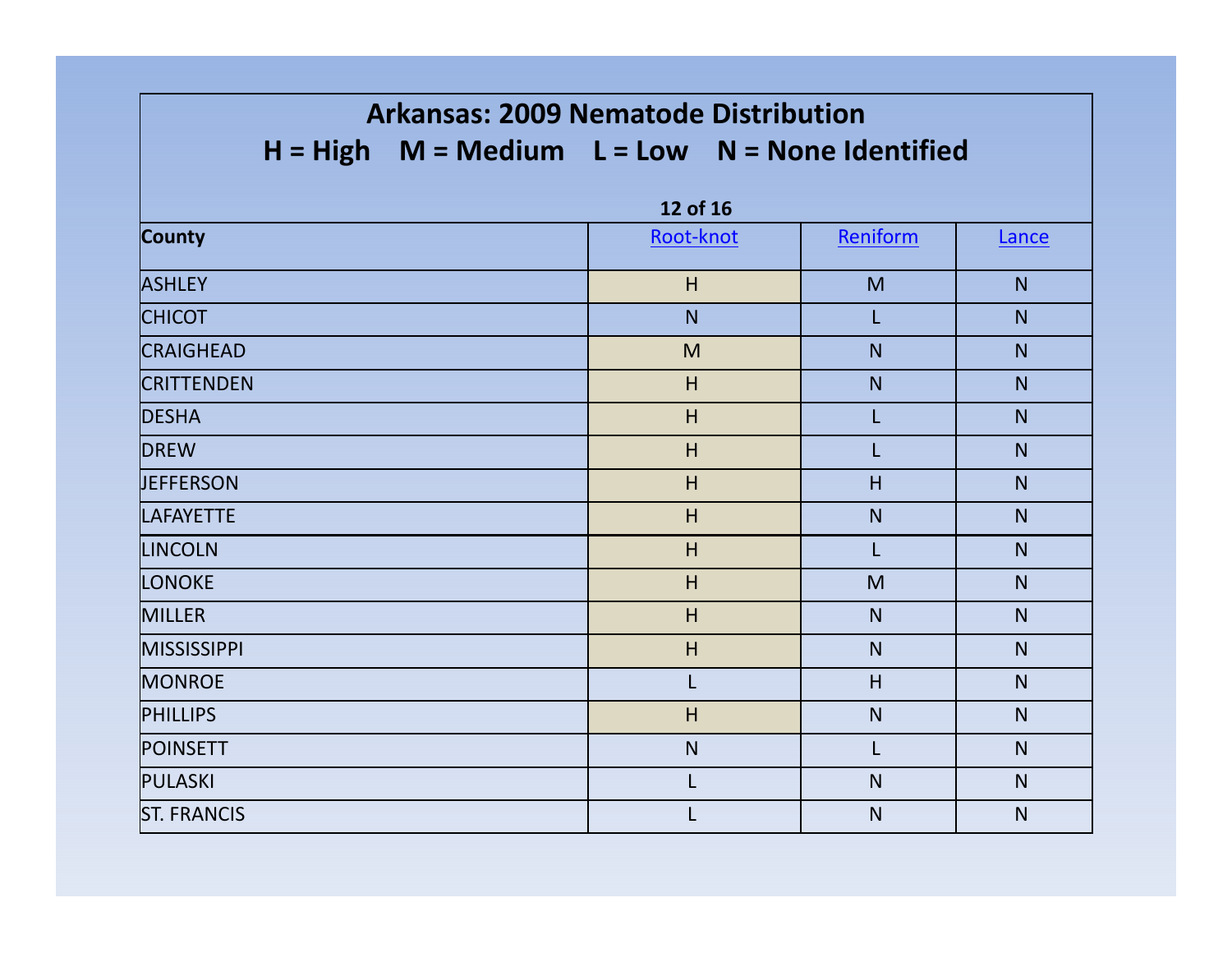## **Site‐Specific Nematode Management: Can We Do It Without Temik?**

#### To achieve success:

**1. We must sample and know the nematode species in each field and their distribution and population.**

**2. Once you determine and understand your problem, you need to attack it with the most effective control measure for your farm.**

**3. Uses resistance and rotation when available ‐‐‐ not very much to choose from.**

**4. Control measures may be <sup>a</sup> single nematicide or <sup>a</sup> combination of nematicides in moderate to high infested fields.**

**5. Do not choose <sup>a</sup> product just based solely on price or ease of application.**

**6. Adaptation of Precision Agriculture Technologies will help if used appropriately!**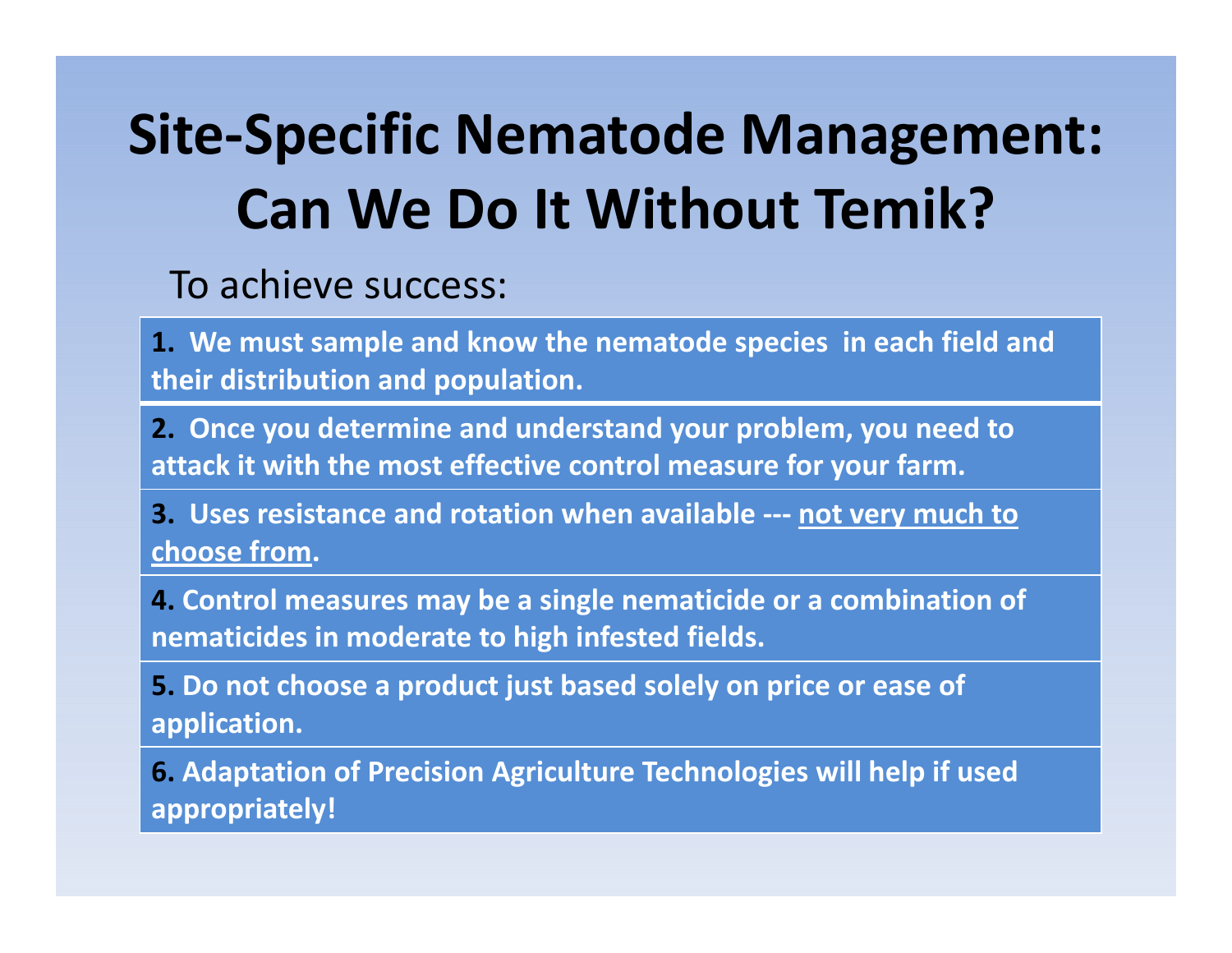## Site‐Specific Management

- Increased sampling efficiency
- Map damage
- Incorporate historical data
- Map multiple nematode species
- Site-specific application of single or multiple nematicides
- Spot treat select areas
- With yield maps, see yield response in any area of the field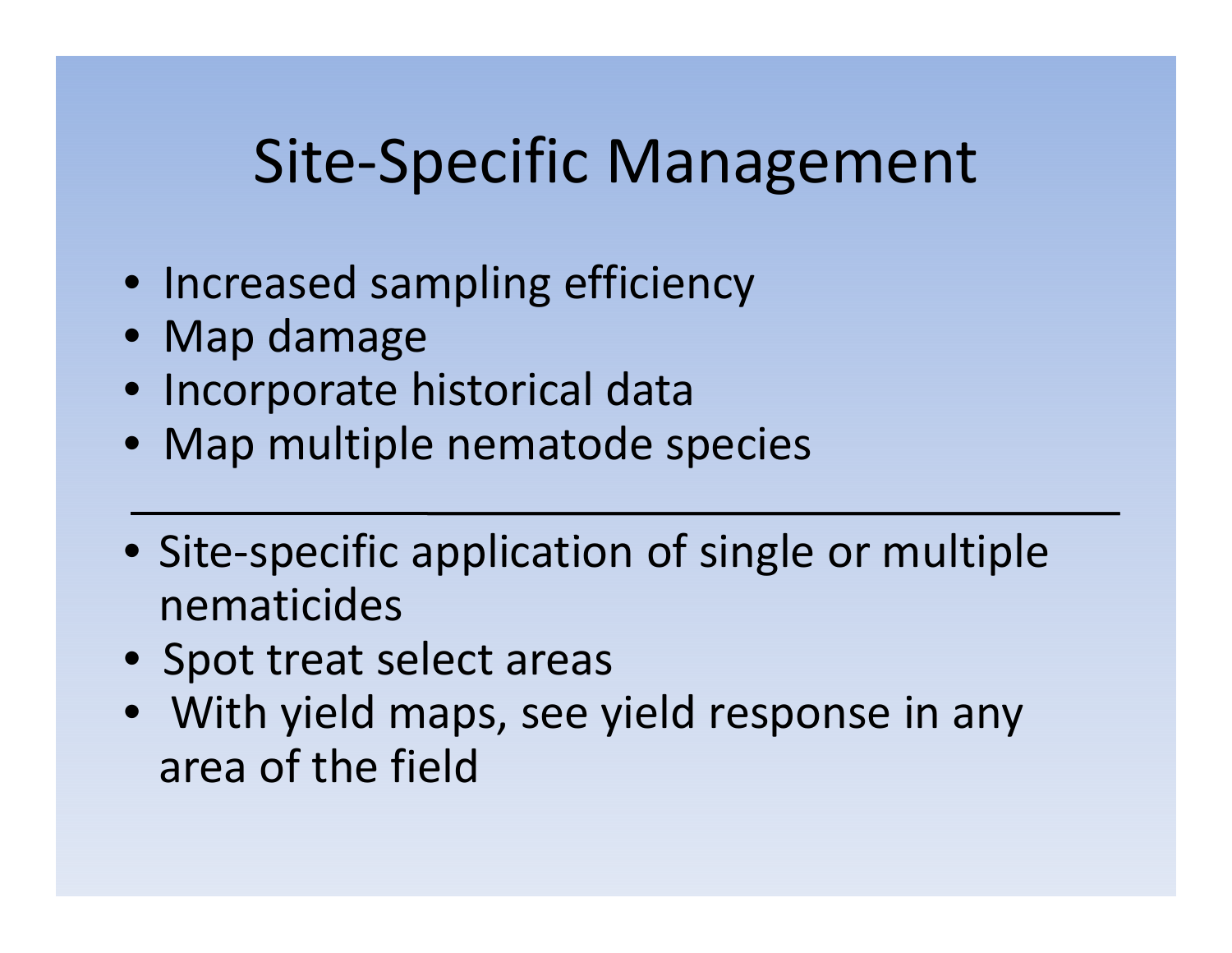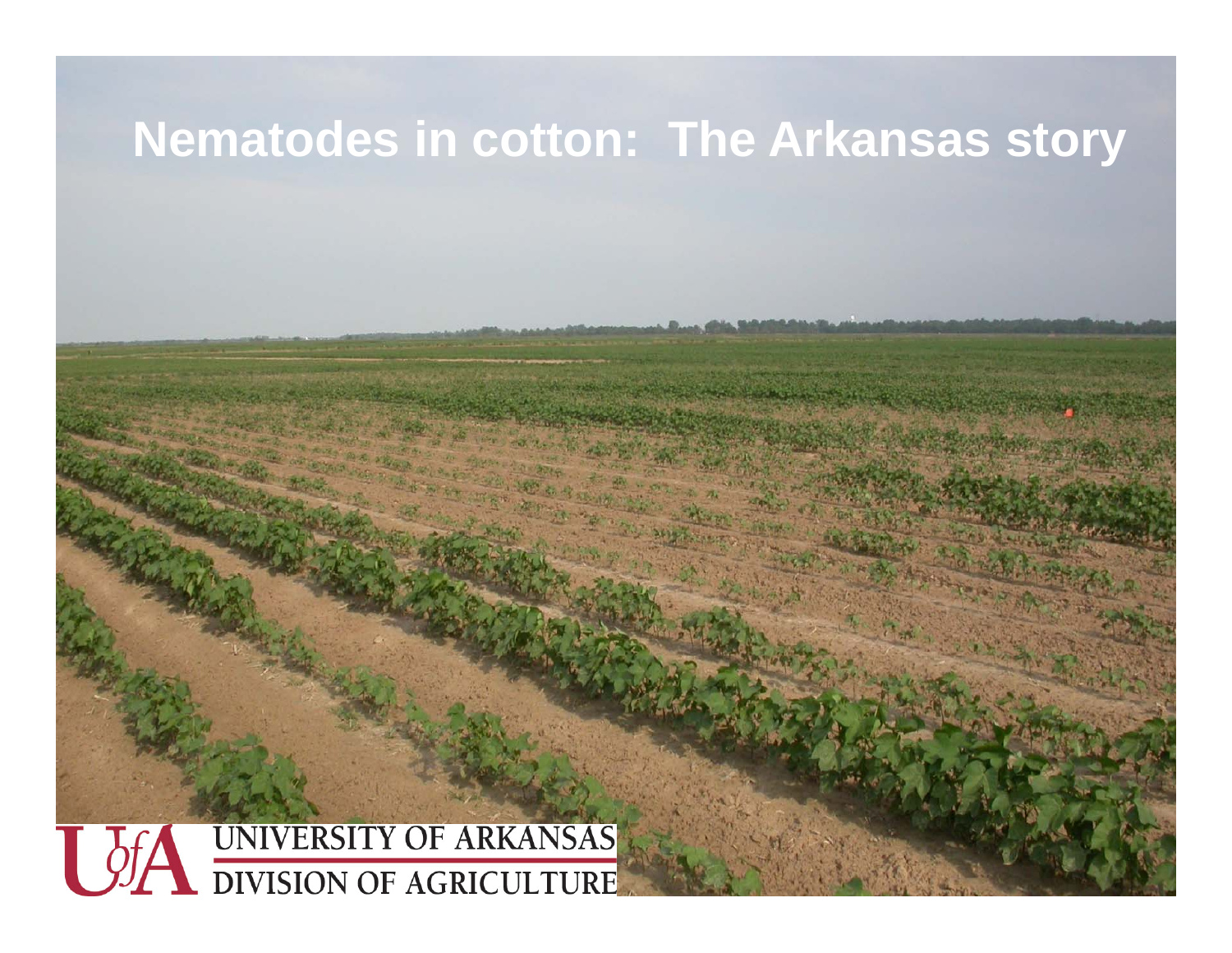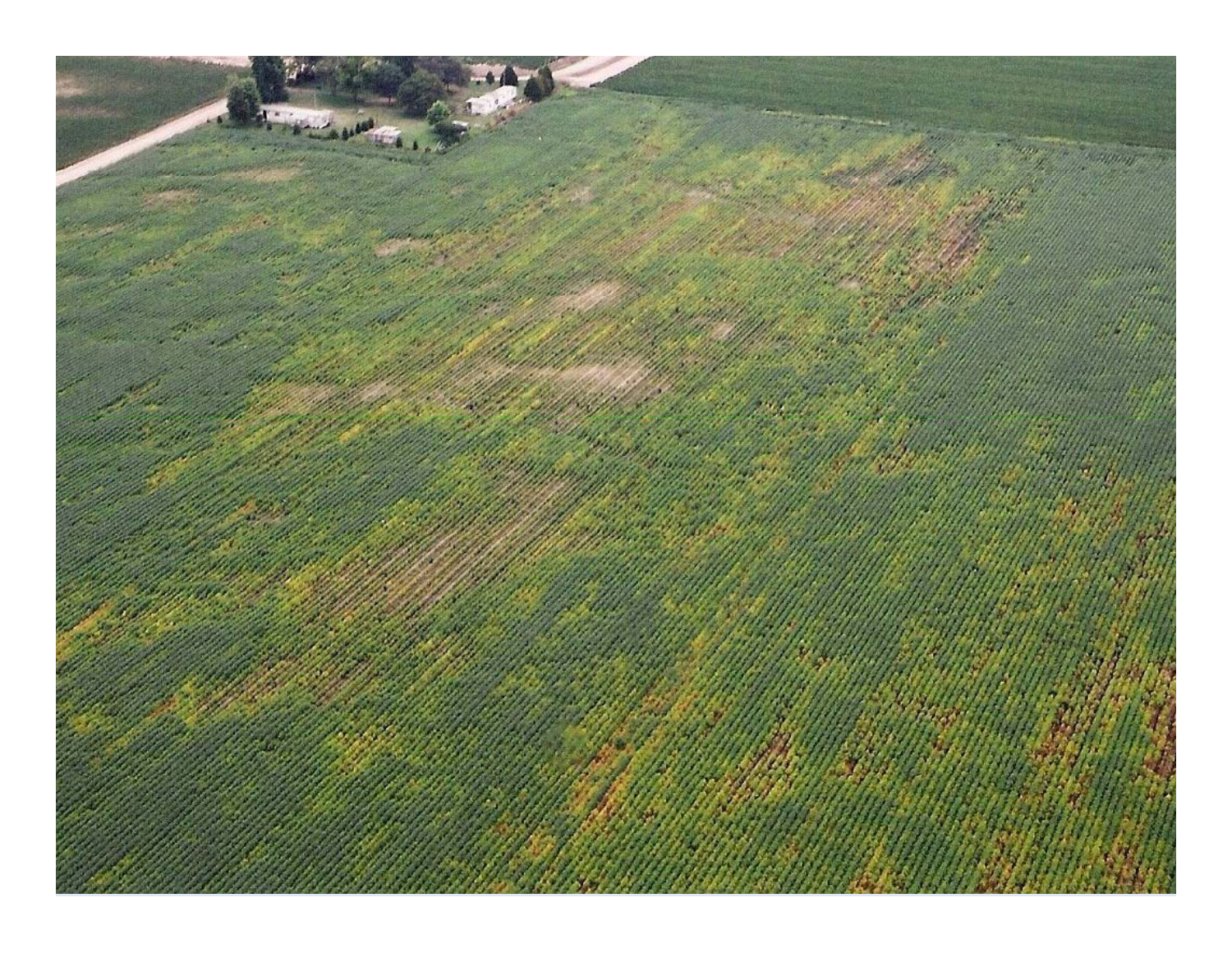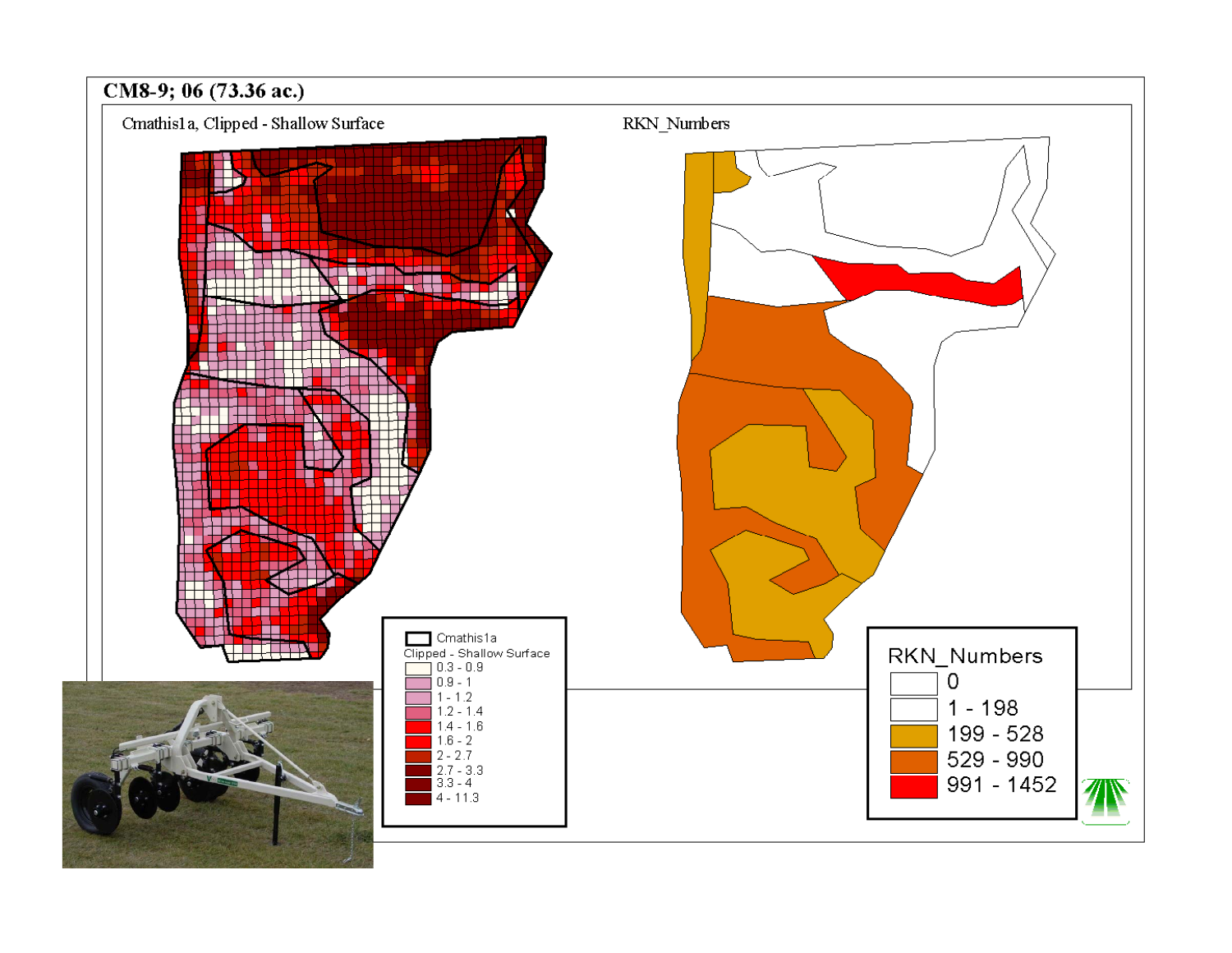#### **Site-Specific Telone Application**

#### **2004VRT Telone Application - Bruce Bond**



- **Can save up to ~35% on Telone input**
- **Similar yields**
- **Quick return on investment in moderate to severe nematode problem fields**



#### **Site-Specific Telone Application - Wildy Farms**

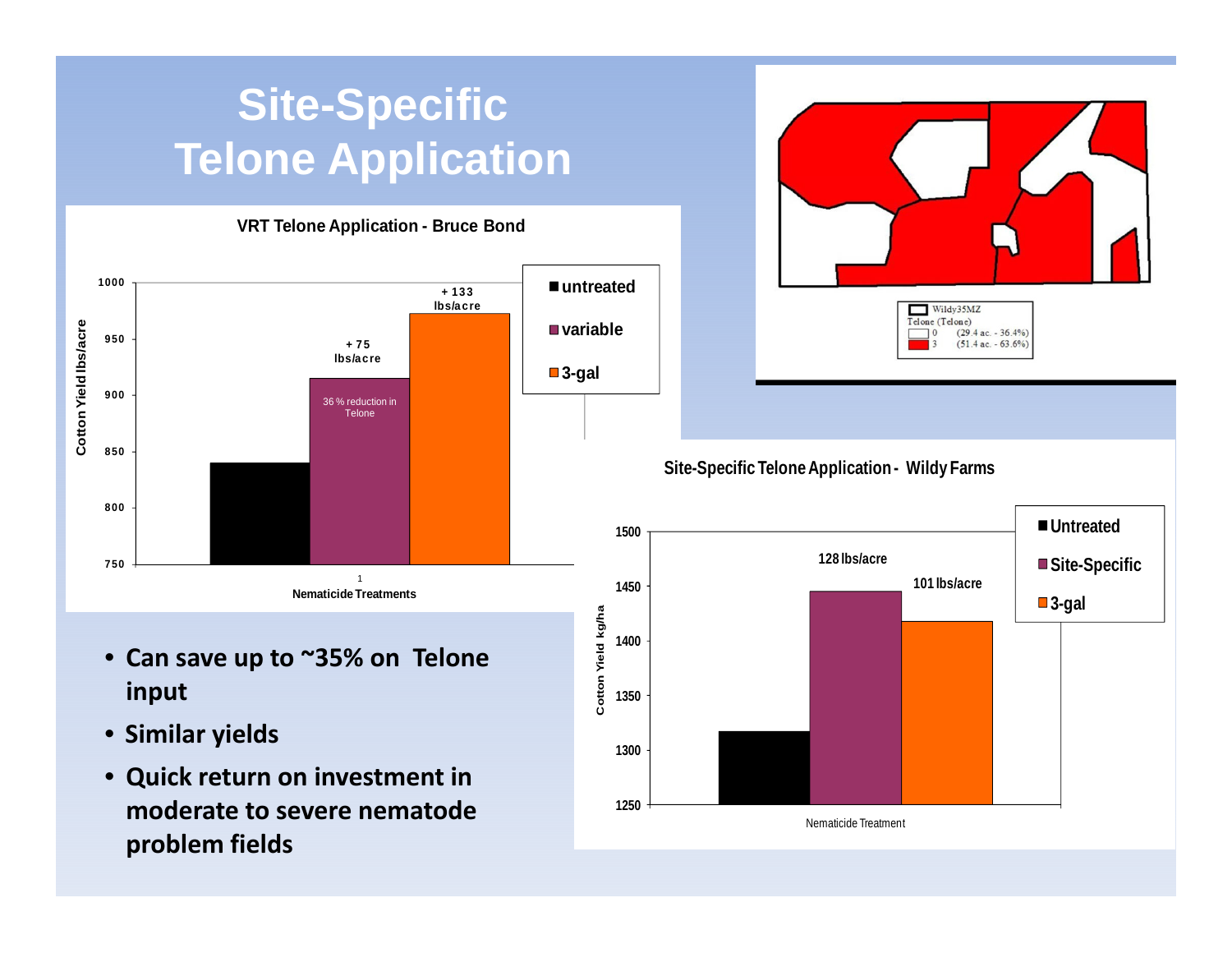# Do Not Forget Other Problems In Production --- They Can Enhance The Nematode Issue

| Fertility                                                       | <b>Seedling Disease</b> |
|-----------------------------------------------------------------|-------------------------|
| <b>Rotational Crop - Corn, Soil Compaction</b><br>Grain Sorghum |                         |
| <b>Water Problems</b>                                           | <b>Weeds</b>            |
| <b>Insects</b>                                                  |                         |